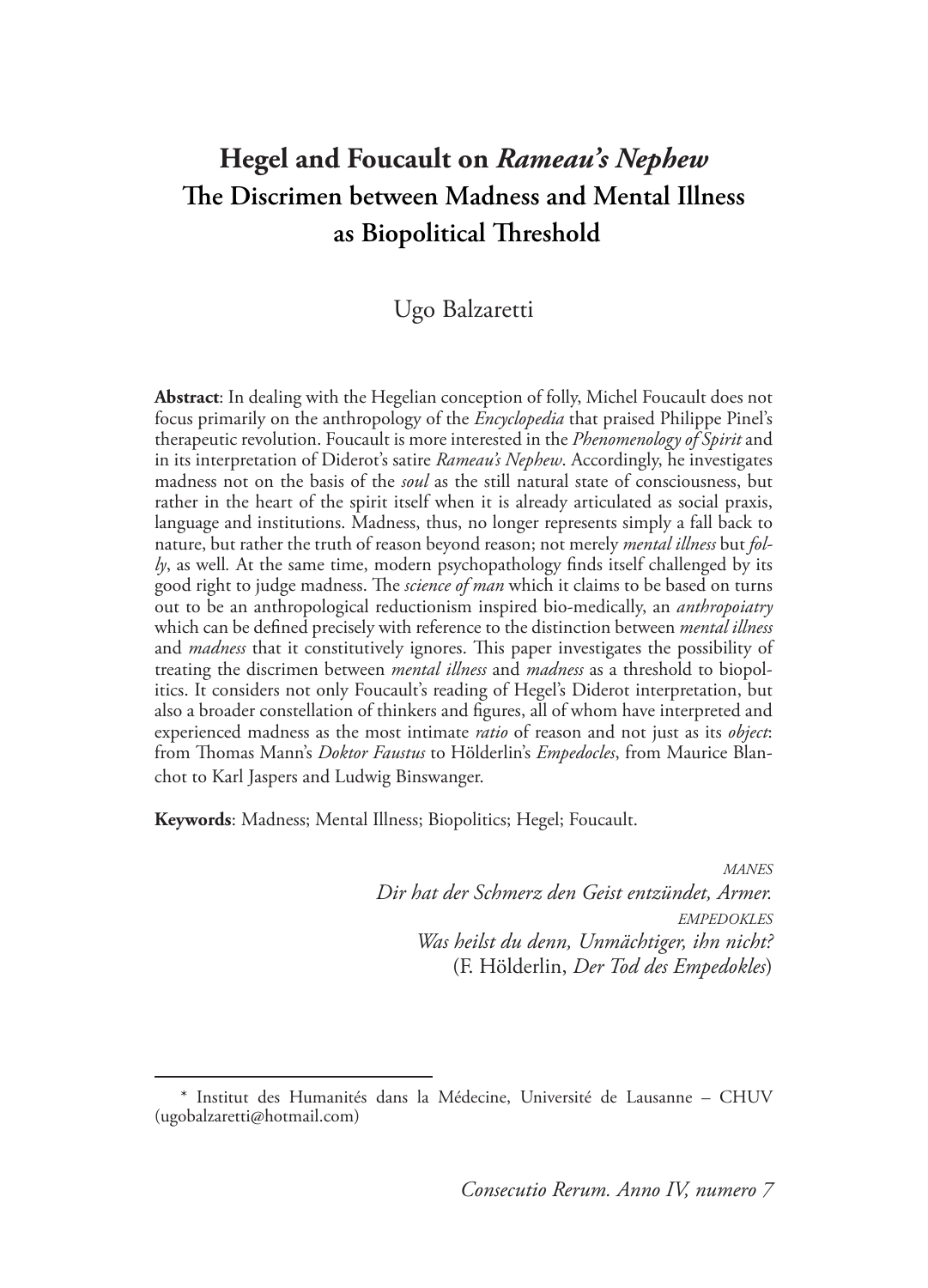## **1.** *Doktor Faustus***: the demoniac as condition and overcoming of health**

One must always have been sick and mad, so the others no longer have to be. And no one can establish quite easily when madness starts to get sick: "Einer muß immer krank und toll gewesen sein, damit die anderen es nicht mehr zu sein brauchen. Und wo die Tollheit anfängt, krank zu sein, macht niemand so leicht nicht aus"1 . Madness for Heraclitus was a private fact, the retreat (*apostréphesthai*) into the sleep of a world of its own (*idios kosmos*) as opposed to the common world (*koinos kosmos*) of those who are vigilant<sup>2</sup>. The demoniac that in Thomas Mann's *Doktor Faustus* invades the private world of Adrian Leverkühn is, on the contrary, not only about his personal thirst for power and domination. The sense of triumph and divinization, the enthusiastic health effect, represent just the subjective side of the pact proposed by Samael. That would never be enough for the composer Leverkühn. In fact, he seeks not merely an enhancement of his life feeling and force; he aspires not only to private but also to public glory. Accordingly, Satan promises him that he will come to lead his time and to set the tone of his cultural era. The boys will swear by his name since, thanks to his madness, they themselves would no longer need to be mad. They will find in his folly the source of their own health, while he, in turn, will be healthy thanks to them<sup>3</sup>.

As Georges Canguilhem recalls, it is the very distinction between illness and health that is thus redefined<sup>4</sup>. Madness' excess is no longer a disease. The *normality* of the common citizen is merely illness compared with the *geniality* of the artist. The latter is always, as Mann put it, the brother of the criminal and the madman, to the extent that he breaks the rules of normal life5 . It is, however, not just *extravagance*; the artist's *ex-cedere* always answers the need to overrun which is intrinsic to the finite discourse of normal people. The *Pfahlbürger* are thus at least as ill as is modern art once the *schöner Schein* that characterizes classical art has vanished. Only the Devil's necromancy can restore the internal harmony of classical works. This is now barred to the Moderns since they lost the naturalness and authenticity of the Ancients, because of their satanic, even Jewish artificiality. Similarly, the syphilis which – on the model of Nietzsche – affects

<sup>1</sup> Mann (1967a, 319).

<sup>2</sup> Eraclito (2007, fr. 24, B 95, DK 89).

<sup>3</sup> See Mann (1967a, 328 f.).

<sup>4</sup> Canguilhem (1951, 168).

<sup>5</sup> See Mann (1967a, 333).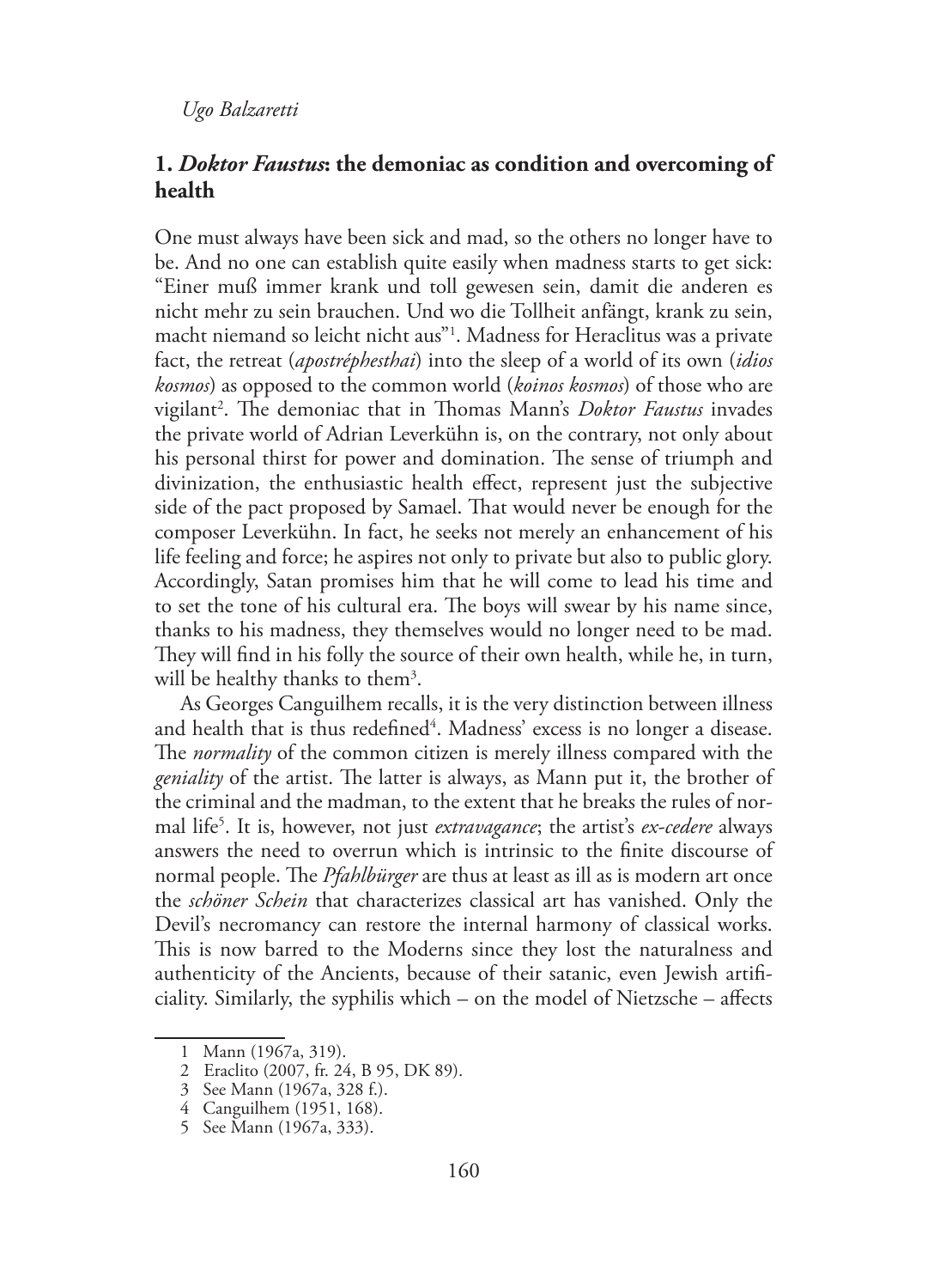Leverkühn cannot simply remain a *mere illness*. On the contrary, it had to come to a metastasis in the *metaphysical*, *metavenereal, metainfectious*<sup>6</sup> .

In a more radical sense, however, the distinction between health and illness does not only undergo a relativization. The antipodal terms *sane*  and *ill* are not just inverted. They are rather brought to their very limits as to a sphere that in principle escapes their jurisdiction. Thus, as regards Leverkühn's epochal geniality, every distinction between illness and health is *nullified*<sup>7</sup> *.* The difference between sane and ill is simply not *pertinent* for spiritual works. These, in fact, always transcend the mere functional level of the organization of a finite whole.

This does not mean, however, on the other hand, that medical knowledge could claim complete autonomy in the field of its legitimate authority. On the contrary, due to its dealing with organic shapes and connections, medical knowledge is compelled to integrate its views by means of a knowledge that always exceeds any positive cognition. Having referred to Thomas Mann's *Doktor Faustus*, Georges Canguilhem stresses the constitutive dependence of biology and medicine, science and technique, on anthropology and, finally, on philosophy, the latter providing the necessary coordination of the system of values on which the former are based. To this extent, the concept of "normal", as far as it belongs to the human sphere, always remains a *normative* concept with a strictly philosophical scope: " toujours le concept du 'normal', dans l'ordre humain, reste un concept normatif et de portée proprement philosophique "8 .

Nietzsche also seems to suggest that the *jurisdiction* over the distinction between healthy and sick is subjected to specific limits. In fact, it is not satisfied with distinguishing between normality and great health. In *The Gay Science*, the "große Gesundheit" itself does not always represent an end *per se*. Instead, it is also a *new means* for a *new goal*, the *ideal* of a *human-su*perhuman good being and good will<sup>9</sup>. This ideal may often enough appear plainly *inhuman*, since it pretends to go beyond the present human being*.*  Nietzsche understands, however, the seriousness with which this ideal *reinterprets* and drives to *parody* the *all too human* values of its contemporaneity, not merely as the denial but rather as the *truth* and *accomplishment* of human seriousness<sup>10</sup>.

<sup>6</sup> See Mann (1967a, 315).

<sup>7</sup> See Mann (1967a, 328).

<sup>8</sup> Canguilhem (1952, 169).

<sup>9</sup> See Nietzsche (1988, § 382, 635 ff.).

<sup>10</sup> See Nietzsche (1988, § 382, 258 f.).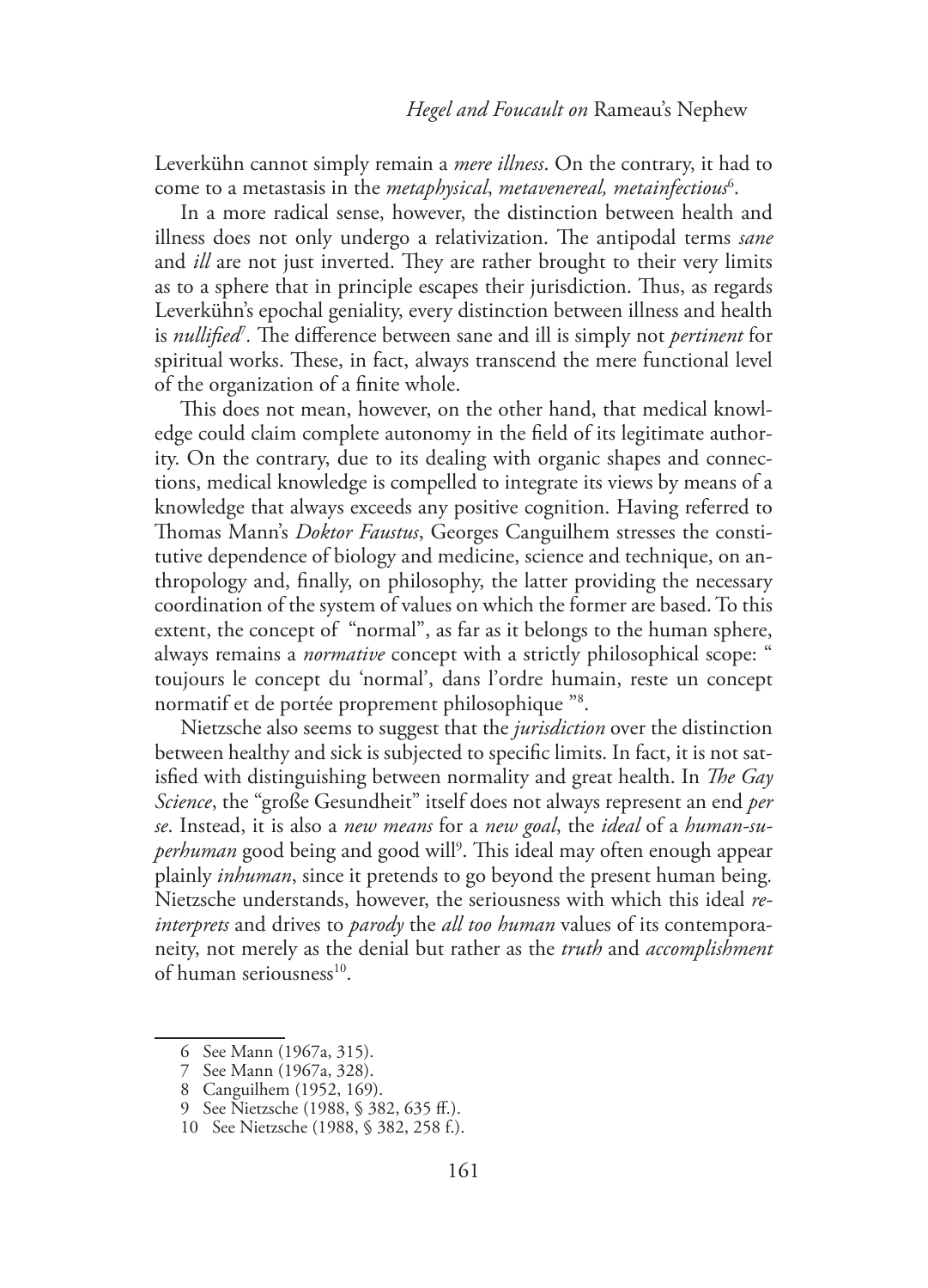Therefore, the devil's claim in *Doktor Faustus*, namely, that the folly by which Leverkühn may restore health to his sick contemporaries represents a form of *barbarism* to the second order – a barbarism not before but after civilization –, has to be seen as plainly tendentious<sup>11</sup>. It is equivocal as it belongs to the very nature of the devil. Leverkühn's folly cannot represent solely a relapse to the natural state of bestiality by a humanity that in the extreme refinement of its culture had lost any contact with its mythical roots. It must break with the *dialectic of Enlightenment* that Adorno und Horkheimer found at the core of European culture in the hour of its collapse. If it really wishes to heal its time, the folly of the genial German composer cannot simply operate on the same ground of the sick health of his contemporaries. If it really wants to represent the fulfillment of the imperfect humanity of normal citizens and offer a response to a requirement and a necessity that truly come from within this humanity and that are not simply imposed upon it arbitrarily, it cannot just return to nature a civilization that is collapsing due to its own incapacity to raise itself above its natural state. Leverkühn's madness cannot merely mean a falling back to nature after civilization's failing; it cannot merely represent another form of mental illness or health. It needs to be *other*, genuine *folly* in its pretention to overcome any natural bond, rather than consigning itself to the captivity of nature.

The lamentation cry issued by Leverkühn at the moment of his final collapse, instead of the song of which he is no longer capable, is certainly the sign of a fall back to nature. It is then understandable that the public of humanists and bourgeois immediately feel incompetent in the matter and invokes the *science of doctors of fools* ("die irrenärztliche Wissenschaft"12).

What a mocking joke on the part of nature, however, which offers an image of the highest spirituality when the spirit has vanished. Thus, the devoted Zeitblom can discover in the expression of the mad Leverkühn – an *Ecce homo look* is also noted elsewhere – the portrait of a noble gentleman of El Greco<sup>13</sup>. A last hope – a hope beyond the lack of hope – that transcends despair without betraying it, can only reside in a beyond of reason: an extreme reversal of meaning that would be superior to reason to the extent that it alone could achieve the rational striving to idealize nature's violence. This hope which would be more a *miracle* than a *faith*,

<sup>11</sup> See Mann (1967a, 328). About the one-sidedness in the modern understanding of the demoniac that can conceive the negative only in terms of finitude, lack, inertia, see also Tillich (1926, 32).

<sup>12</sup> Mann (1967a, 665).

<sup>13</sup> See Mann (1967a, 673).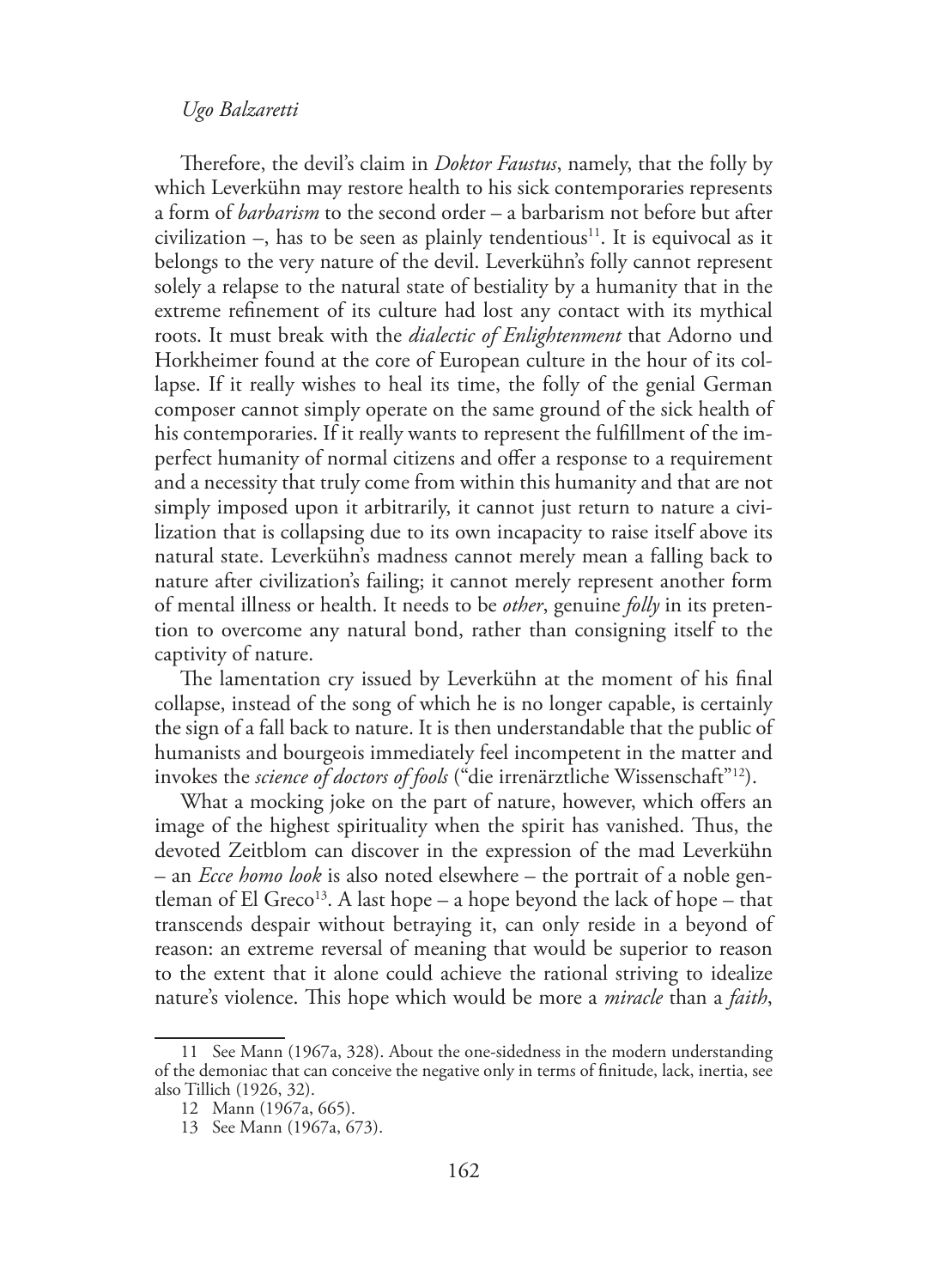would represent not a *denial of religion* but rather the *negativity of the religious* – "eine Negativität des Religiösen" –, by which every positivity in the world, every "falsche und matte Gottesbürgerlichkeit", would be rejected. Beyond *any dialectic*, it could only reside in the *religious paradox*, according to which hope could first arise amidst the deepest lack of salvation, albeit merely as a question<sup>14</sup>.

Like the *religious paradox* and its radical negativity, the *paradox of art* unites the extremes beyond reason: in the total artificiality of dodecaphonic music, the *construction* becomes *expression*; in the end of Leverkühn's extreme work, the symphonic cantata "Dr. Fausti Weheklag", it is from the final silence conquered by the progressive extinction of all the instrumental groups that echoes – in the moment of its disappearance – the sound capable of transmuting sense and lingering like a *light in the night*15. No science of madness can account for this silence to which Leverkühn devoted himself while losing the light of his own reason.

## **2. Jaspers and Blanchot: how Hölderlin lost himself saving language**

Maurice Blanchot's interpretation of Hölderlin's folly is also marked by a radical rejection of a merely Promethean understanding of madness<sup>16</sup>. Blanchot's "La folie par excellence", the introduction to the French translation of Karl Jaspers' *Strindberg und van Gogh*, largely influenced Michel Foucault. Blanchot's reflections on madness and the demoniac owe much, on the other hand, to his interpretation of Thomas Mann's *Doktor Faustus*, which he reviewed in 1950 as soon as the French translation appeared and to which he dedicated a long essay on "Critique", that he reprinted slightly reworked in 195517. Through Blanchot a sort of hidden chain emerges that leads to Foucault and that is also suggestive of Adorno's influence. According to Blanchot, madness is in some way deliberately sought by Adrian Leverkühn, who condemns himself to inhumanity in order to accomplish

<sup>14</sup> See Mann (1967a, 648 f.). According to Thomas Mann, these pages result from a redrafting inspired by Theodor W. Adorno (see Mann, 1967b, 821 f.). For his part, Adorno speaks of a *questioning negative* that stands as an *allegory of hope* and of a kind of *negative Last Supper* (see Adorno, 2003, 161). For the necessity, to escape nature, of fooling the devil in the end, see also Adorno (1959, 137), where the order of nature disappearing in another sphere is spoken of ("das Verschwinden der Ordnung des Natürlichen in einer anderen").

<sup>15</sup> See Mann (1967a, 650).

<sup>16</sup> See Blanchot (1953).

<sup>17</sup> See Blanchot (1950a; 1950b and 1955).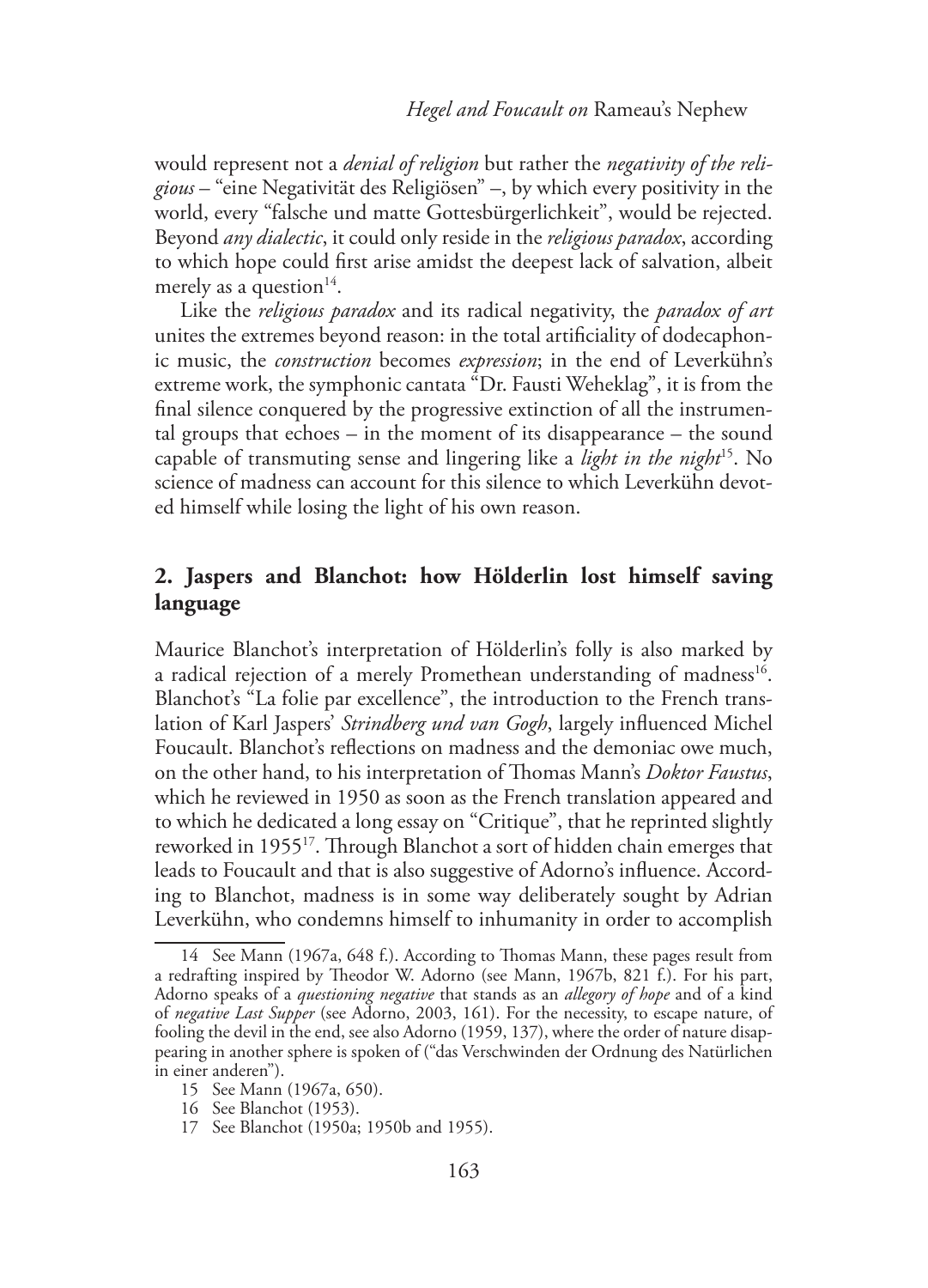a human work and perpetuate reason: "il s'est lui-même élevé à la destinée imaginaire du Faust, recherchant en quelque sorte la folie, se condamnant à l'inhumain pour faire œuvre humaine et perpétuer la raison"18.

Blanchot follows Jaspers in denying the medical language of psychiatry any legitimacy to speak about the folly of artistic genius in its spiritual signification. The spirit cannot fall ill. It stands – according to Jaspers' formulation – "outside the opposition healthy – sick"<sup>19</sup>. Similarly, Blanchot rejects any attempt to speak about the spirit, even in its *demonic* manifestations, in terms of health or illness<sup>20</sup>. Unlike Karl Jaspers, however, Blanchot does not see in Hölderlin's folly merely the *occasion* or even the *condition* – if one wants to speak the causal language of a *scientific* and not merely *hermeneutic* psychiatry – for the emerging of the metaphysical depth of the soul<sup>21</sup>. In this way, the *last foundation of existence*<sup>22</sup>, that which in its genuine spiritual meaning always exceeds any attempt to grasp it by means of a medical discourse, can finally emerge and become an objective expression through Hölderlin's poetical language. Hölderlin's madness is not simply the external circumstance that enables the poet to appear as the radiance and figure of the extremely deep and invisible23*.* In particular, the extreme tension between an overwhelming experience of depth and the sovereign will to give it shape, in which Jaspers recognizes a typical sign of illness that Hölderlin shares with many other schizophrenics, does not simply correspond to the moment when schizophrenia manifests itself for the first time. It belongs to the life of the poet as a whole and represents his or her firmest and most conscious requirement.

 From the measureless tension between *depth* and *shape* which is essential to the poetical language, schizophrenia appears not to be the *occasion* but rather a *projection* at a certain time and on a certain level. Schizophrenia corresponds to the point of the trajectory where the truth of the existence as a whole sacrifices its normal conditions of possibility, ruining the world on which it rests to become merely *pure poetical affirmation*<sup>24</sup>. One cannot simply content oneself to see in Hölderlin's destiny the fate of an admirable individuality which seeks to accomplish itself in a Promethean tension that condemns it to catastrophe. Hölderlin does not decide his

<sup>18</sup> Blanchot (1955, 225).

<sup>19</sup> Jaspers (1922, 173).

<sup>20</sup> See Blanchot (1953, 18): "non parce que le démonique, l'esprit, serait malade, il se tient hors de l'opposition maladie - santé".

<sup>21</sup> See Jaspers (1922, 119).

<sup>22</sup> See Jaspers (1922, 181).

<sup>23</sup> See Blanchot (1953, 19).

<sup>24</sup> See Blanchot (1953, 22).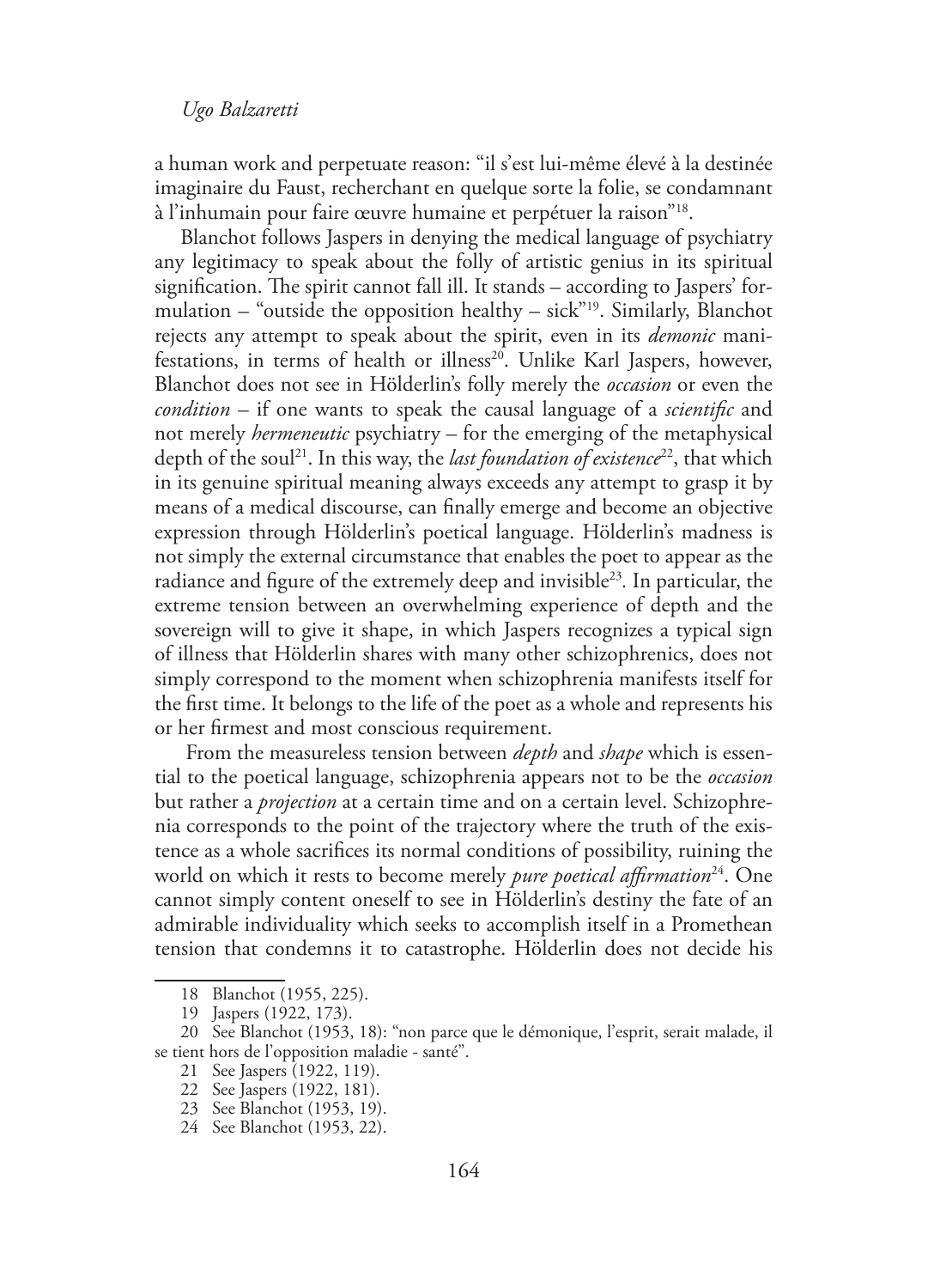own destiny but the destiny of poetry. He doesn't struggle to accomplish himself but the sense of truth<sup>25</sup>. The movement of his existence is not just his own, it is the very fulfilment of poetical language<sup>26</sup>.

It does not remain entirely clear in Blanchot what the necessity is that, at a certain point in the trajectory, forces the poet to illness. We understand that in a *dürftige Zeit*, located between the abandonment of the gods and their return still to come, the need to mediate between *indeterminate*  and *determined*, *measurelessness* and *measure*, *aorgic* and *organic* can determine an intimate upheaval nearly impossible to bear<sup>27</sup>. This is not the reason why the passage from *personal reason* to *pure impersonal transparency* must be necessary. Why must it be seen as ineluctable that the artistic genius progresses from the necessity for the spirit to free itself from its ties to nature to the renunciation represented by the relapse to immediacy?

In any case, Blanchot never confuses the plans. He always keeps distinct the demoniac moment that belongs to the movement of truth and the relapse into disease. Unlike Jaspers, however, for whom madness does not constitute a fundamental moment in the construction of truth, according to Blanchot the demoniac belongs in its own right to rationality as the other of itself, only by means of which can reason be saved. Madness represents both the laceration between indeterminate and determinate, in which for a moment the trajectories of reason and schizophrenia coincide, and the impossible and inevitable mediation between the extreme poles of that same laceration.

There is no reason which, for Blanchot, can really escape the risk of madness and of disease. What is ruined, as already noted by Canguilhem, is Jaspers' claim to found a language of psychiatry, both in its purely scientific and in its hermeneutical dimensions, which can be constituted in full autonomy with respect to the eminently spiritual discourse of madness and philosophy.

## **3. Ludwig Binswanger's** *Daseinsanalyse***: madness before the tribunal of history**

Michel Foucault's archaeology of modern psychopathology is also fundamentally driven by the intention to avoid any *confiscation* of madness by

<sup>25</sup> See Blanchot (1953, 23).

<sup>26</sup> See Blanchot (1953, 17).

<sup>27</sup> Blanchot (1953, 22 f.); on the difference between "aorgic" and "organic" see Hölderlin (2008, 428 ff.).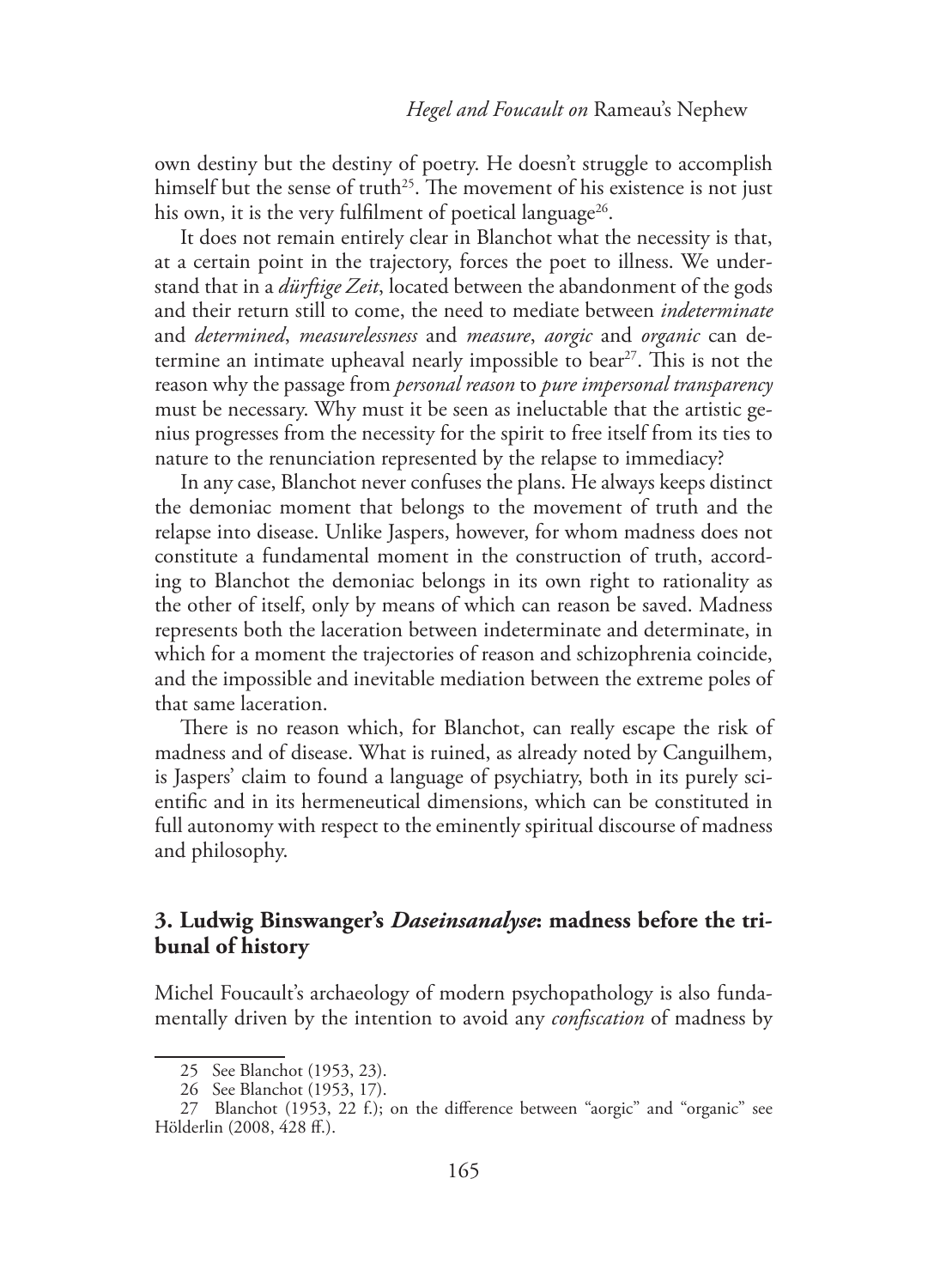mental illness<sup>28</sup>. The discrimen between *folly* and *pathology* is indeed decisive for determining the threshold of the medical-biological reductionism that is at the heart of Foucault's condemnation of modern anthropologism. The diagnosis of modernity's profound biologism which runs throughout Foucault's work and represents the unavoidable premise for the later discourse on *biopolitics*, in fact, is not limited to deploring the undue transposition of concepts directly derived from biology onto the sphere of human sciences. It concerns, moreover, the sharing with life sciences, and more specifically with medicine as with a *technology* for the therapeutic restoration of normality, of a deep anthropological structure based on the distinction between *normal* and *pathological*29. To that extent, the critique of the distinction between *normal* and *pathological* has to be seen as part of the broader project to highlight the decisive role played in European culture by medical thought in defining the human being's philosophical status<sup>30</sup>. The reduction of madness to mental illness, particularly the neutralization of its radical otherness by means of its technical-scientific objectification in the field of medicine, has in fact been fundamental for enabling the anthropological structure defined by the partition between normal and pathological to arise. First by virtue of that structure was it possible to develop a discourse providing access to the *natural* truth of man<sup>31</sup>. For man may pretend to hold his own truth and decline it in knowledge, in fact, madness had to cease to be the Night and had to become just the vanishing psychological other of consciousness: "Il a fallu que la Folie cesse d'être la Nuit, et devienne ombre fugitive en la conscience, pour que l'homme puisse prétendre à détenir sa vérité et à la dénouer dans la connaissance"32.

Since his initial interest in Ludwig Binswanger's *Daseinsanalyse* and the introduction to the French translation of *Traum und Existenz* in 1954, Foucault endeavored to challenge the claims of psychological positivism to have reduced *madness* to *mental illness* and the historical human being to a *homo natura*<sup>33</sup>*.* However, to found a new anthropology, it is not *per se* sufficient to oppose the psychological distinction between *normal* and

<sup>28</sup> For the idea of a "confiscation" from the madness trough the mental illness see Foucault (1961, 174).

<sup>29</sup> See Foucault (1963, 35 f.).

<sup>30</sup> See Foucault (1963, 202): "L'importance de Bichat, de Jackson, de Freud dans la culture européenne ne prouve pas qu'ils étaient aussi philosophes que médecins, mais que, dans cette culture, la pensée médicale engage de plein droit le statut philosophique de l'homme".

<sup>31</sup> See Foucault (1962, 88).

<sup>32</sup> See Foucault (2015, 668).

<sup>33</sup> See Foucault (1954, 98).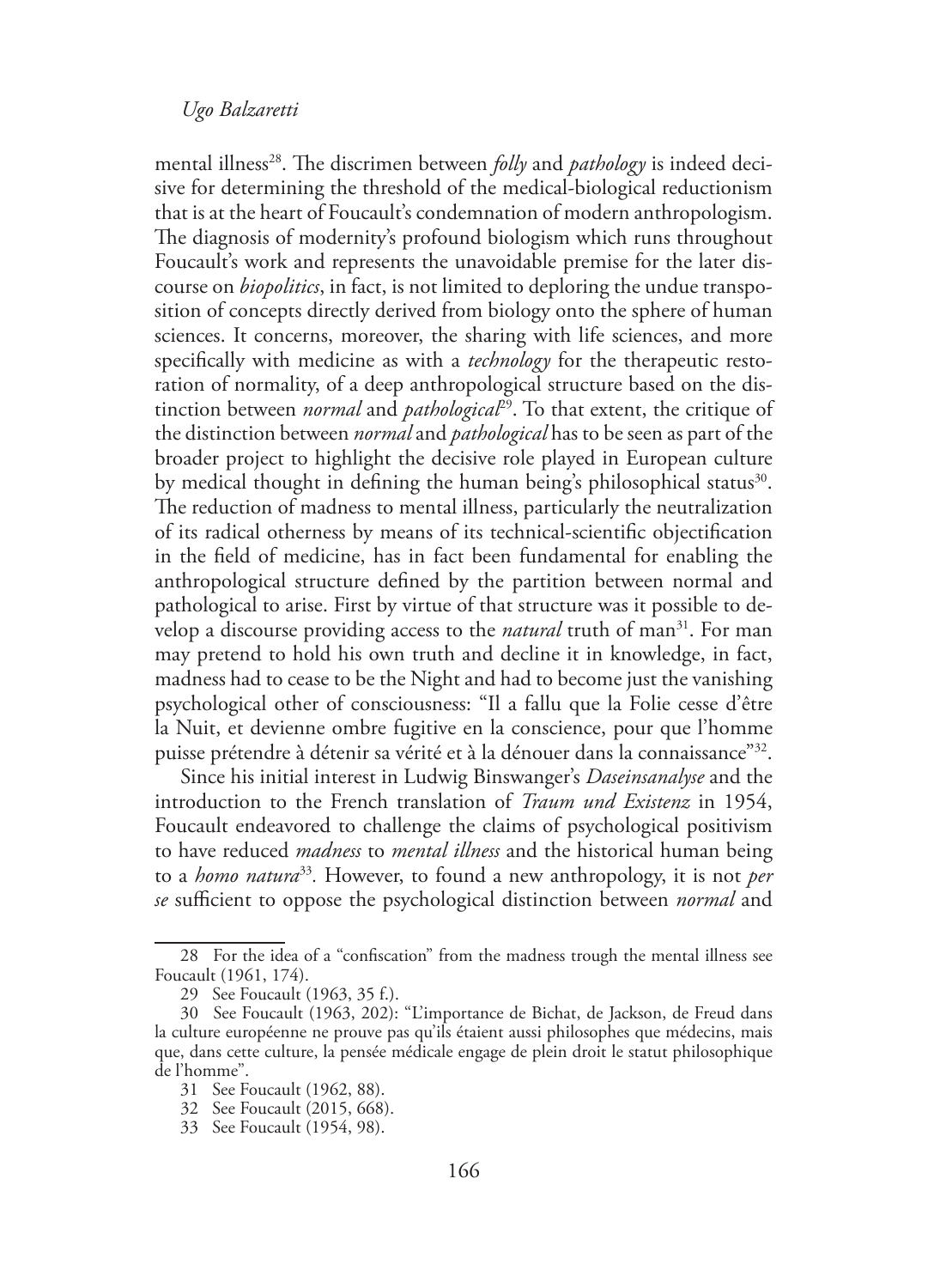*pathological* with the phenomenological between *authentic* and *inauthentic*, *fundamental* and *non-fundamental*. Binswanger's tracing back of *positive psychology* to a *phenomenological anthropology* has to be supplemented by a further reduction, namely, the reduction of *phenomenology* to *history,*  as to an even more fundamental level. Beyond the mere empiricism of psychological knowledge and the pure speculation of philosophy, reducing psychology and phenomenology to history would allow for *essence* and *existence*, i.e., for the ontological analysis of the fundamental forms of *Dasein* and for the investigation of its concrete conditions of existence, to be combined in human beings $34$ .

Foucault's own radicalization from Binswanger's *Daseinsanalyse* and from his phenomenological reduction of mental illness in the sense of history and anthropology accords madness a fundamental place. Compared to the truly original level of history, however, madness can only take a secondary position. In Foucault's introduction to Binswanger's *Traum und Existenz*, madness occurs in the form of immediacy regained through a cosmic suicide. Behind this suicide, although Foucault does not allude to it directly, it is not difficult to recognize a reference to Hölderlin's *Der Tod des Empedokles*. In particular, voluntary death where dreamt has to be seen as the origin of the absolute imagination at its ultimate end. Just as dreams in the cosmogonic meaning that Binswanger attributes to them represent an escape into the radical subjectivity of the ego, only to the extent that they lie beyond the distinction between subjective and objective, so too does death constitute a return to the original indifference between freedom and the world35. In this, it reaches the *idios kosmos* of the Heraclitean dream, not simply a subjective falling back to the "self" before the common world of history, but the original space on this side of the distinction between "self" and "world"36.

Binswanger defines essential forms of existence on the basis of the original indifference of dreams which he treats as the fundamental dimension of the imaginary. However, *fantasy* must turn to *practice*, *meaning* must come to *expression*. Having reduced psychological positivism, phenomenology must in turn be surpassed by history as the speculative-empirical knowledge of human praxis. The *idios kosmos* of dreams and madness will thus be brought back to the *common world* of human action in time and

<sup>34</sup> See Foucault (1954, 93 f.; for a detailed reconstruction: Balzaretti (2012, 135 ff.) and Balzaretti (2018, 327 ff.).

<sup>35</sup> See Foucault (1954, 125, 140 f.); for Empledocles' death, also Foucault (1963, 202).

<sup>36</sup> See Foucault (1954a, 118 f.) and Binswanger (1930, 115 ff.).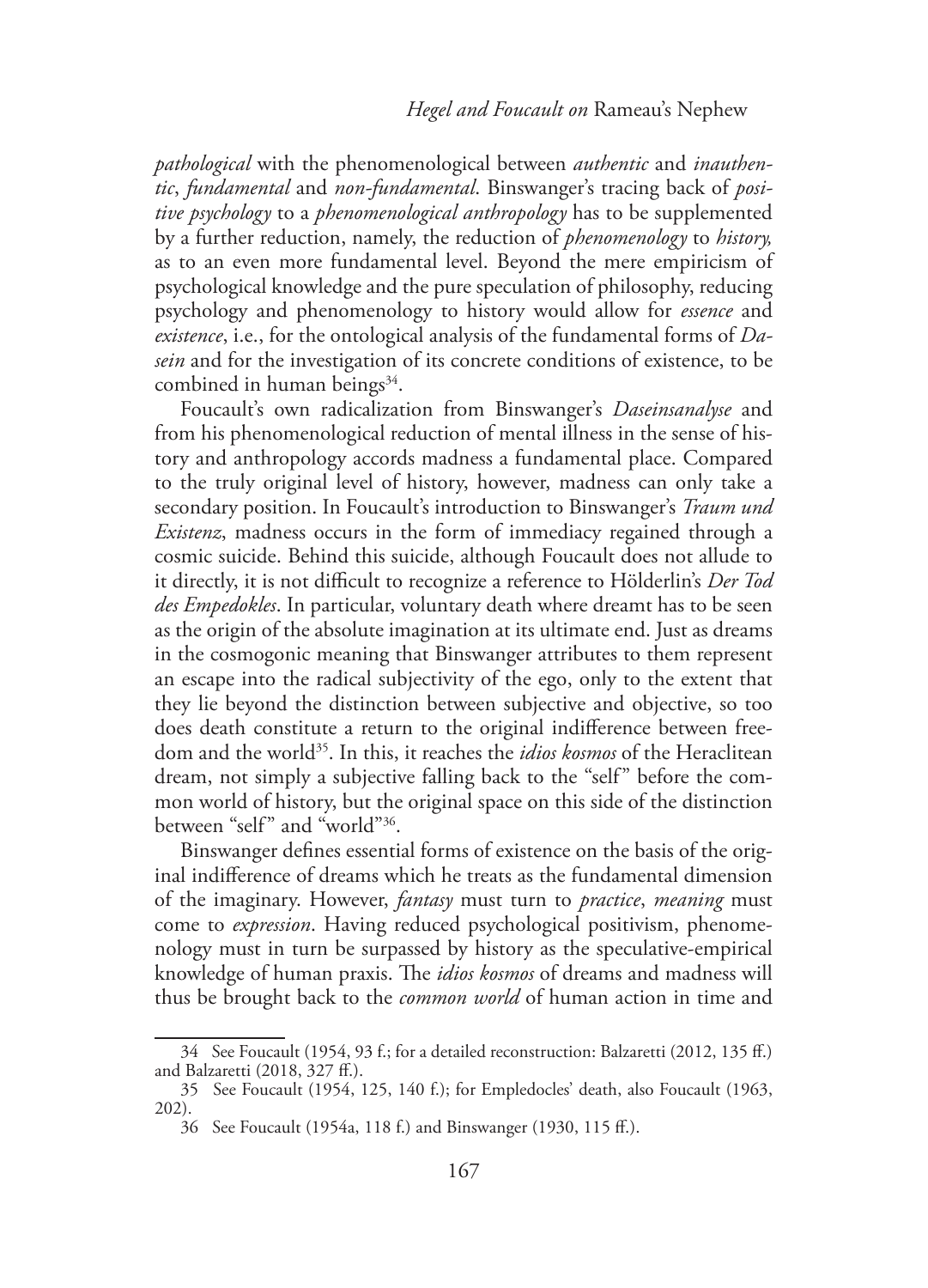space. The science of man developed in this way will finally free *concrete man* from his *alienation*<sup>37</sup>*.*

The very novelty of *Histoire de la folie*, compared to Foucault's first attempts to reduce the psychological distinction between normal and pathological to phenomenology and then to history, lies in the reversal of the relationship between one's *own world* and the *common world*. Madness, so to speak, *penetrates* history. It no longer represents the *idios kosmos* that needs justify itself before the *koinos kosmos* of the vigilant community. On the contrary, it is now history that is called before the tribunal of madness as before its most intimate *ratio*<sup>38</sup>*.* The pretention to speak about madness in the anthropological vocabulary of normal and pathological is definitively ruined. Similarly, Binswanger's claim to constitute a positive psychiatry by overcoming, on the one hand, Freud's *homo natura* and by integrating, on the other, the original, existential dimension of infinity is thus undermined at its base<sup>39</sup>.

#### **4.** *Rameau's Nephew***: the sleep of wakefulness**

Foucault seems to take Hegel by the letter where the latter states in the *Encyclopedia's* anthropology that madness does not merely concern the difference between wakefulness and sleep, as in the whole process of the spirit's becoming and consciousness' awakening, but also and more specifically the moment in which sleep penetrates the selfsame wakefulness: "hier fällt der Traum innerhalb des Wachens selbst"40. The *idios kosmos* belongs to the same *koinos kosmos*. To that extent, the special emphasis placed by Foucault on the close reading Hegel gives in the *Phenomenology of Spirit* to Diderot's *Rameau's Nephew* has to be seen as highly meaningful. The pages Hegel dedicates in the anthropology of the *Encyclopedia of the Philosophical Sciences* to madness and to Philippe Pinel, the French alienist known to have freed the madmen of La Salpêtrière from the chains in which they had been kept, certainly plays an important role for Foucault's archeology of modern psychopathology. They especially relate to Hegel's *partial liberation* of madness from the oblivion to which it was relegated in the classical age. With Pinel's *moral treatment*, madness is finally recognized as

<sup>37</sup> See Foucault (1954b, 110).

<sup>38</sup> See the last paragraph of *Histoire de la folie*, Foucault (1961, 662) and also Foucault (1962, 89): "Jamais la psychologie ne pourra dire sur la folie la vérité, puisque c'est la folie qui détient la vérité de la psychologie".

<sup>39</sup> See Binswanger (1930, 129 f.), Binswanger (1936) and Binswanger (1950).

<sup>40</sup> Hegel (1992, § 408A, 426).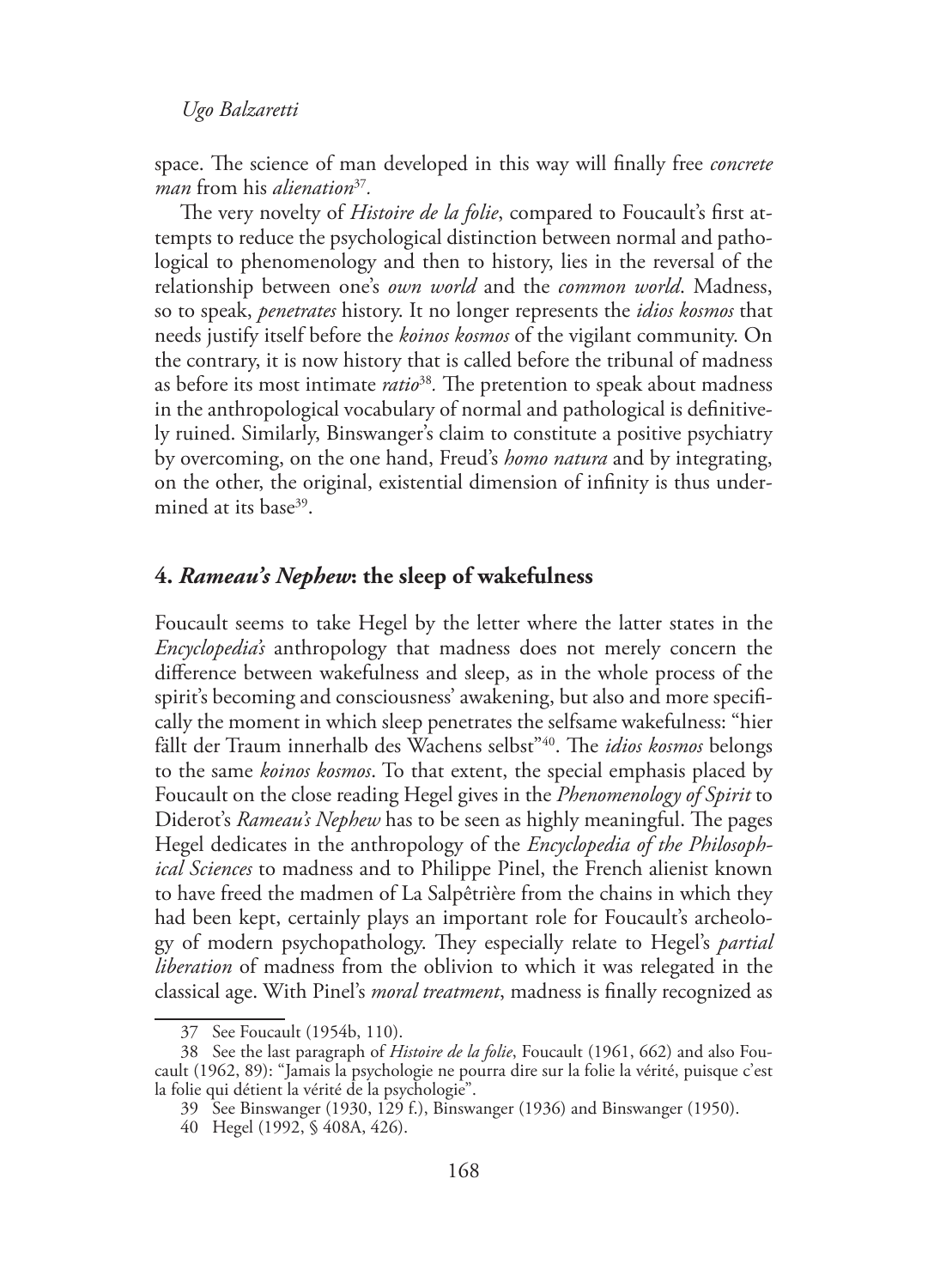a moment of reason and is no longer treated as its mere abstract negation. However, the pages of the *Encyclopedia* do not constitute Foucault's true focus in dealing with the Hegelian conception of folly $41$ .

The fundamental ground from which madness must be investigated has to be seen not in the *subjective spirit* and, particularly, in the *soul* of the anthropology as *Naturgeist*, consciousness's still natural state, but rather in the heart of the spirit itself as *objective*, where in the shape of "Bildung" it is already articulated as social praxis, language and institutions. This way, Foucault seems to follow up on two of Hegel's suggestions. On the one hand, Hegel notes that madness can be considered both as *illness* and as an *essential moment in spirit's development*. As such, spirit is free and is therefore not subject to disease. Only as *psychic*, i.e., as an inseparable unity with the corporeal, can the spiritual legitimately be called ill<sup>42</sup>. On the other hand, in the *Encyclopedia's* introduction to the philosophy of spirit, Hegel stresses that madness is not just a problem of spirit in its still natural shape, but of spirit *per se* as constrained to finitude. It therefore concerns the *objective* no less than the *subjective* spirit<sup>43</sup>. Madness is not, then, simply the sick obstinacy of those who oppose their own dream world to the watchful world of the community, nor is  $it - as$  is commonly admitted – even the madness of those who claim to transgress the point of view of finitude. It is rather, strictly speaking, "Verrücktheit", the *drifting*  toward its opposite. It is the self-contradiction of a reason that seeks its foundation in what is, by virtue of its very nature to essentially *become something else*: *finiteness* as the very heart of the *dialectic*44. To this extent, madness – accordingly to Hegel's philosophy – has to be directly related to the absolutization of finitude and of a purely anthropological point of view, following the victory of bourgeois reason and values decreed by the Enlightenment and the French Revolution. In a way, madness can be seen as the consequence of the *modesty* of the Moderns, which in its fixation on the *vain*, the finitude, turns into *vanity*45.

*Vanity* is – according to the preface to the *Phenomenology of Spirit* – the true characteristic of *reasoning* by the modern *philosophy of reflection,* 

<sup>41</sup> For an interpretation that focuses, on the contrary, on the pages of the *Encyclopedia,* see Morani (2003). For Hegel's *partial liberation* of madness and his interpretation of Pinel, see Foucault (1961, 597 f.); for Jean Hyppolite's influence on Foucault's lecture of *Rameau's Nephew*: Angelini (2017, n. 31, 131 f.); more generally, for Foucault's dealing with the Hegelian conception of madness: Kelm (2015, 346 ff.).

<sup>42</sup> See Hegel (1992, § 408A, 426) and also Hegel (1970, § 408Z, 163 ff.).

<sup>43</sup> See Hegel (1992, § 386, 394–396).

<sup>44</sup> See Hegel (1992, § 386, 395).

<sup>45</sup> See Hegel (1992, § 386, 395).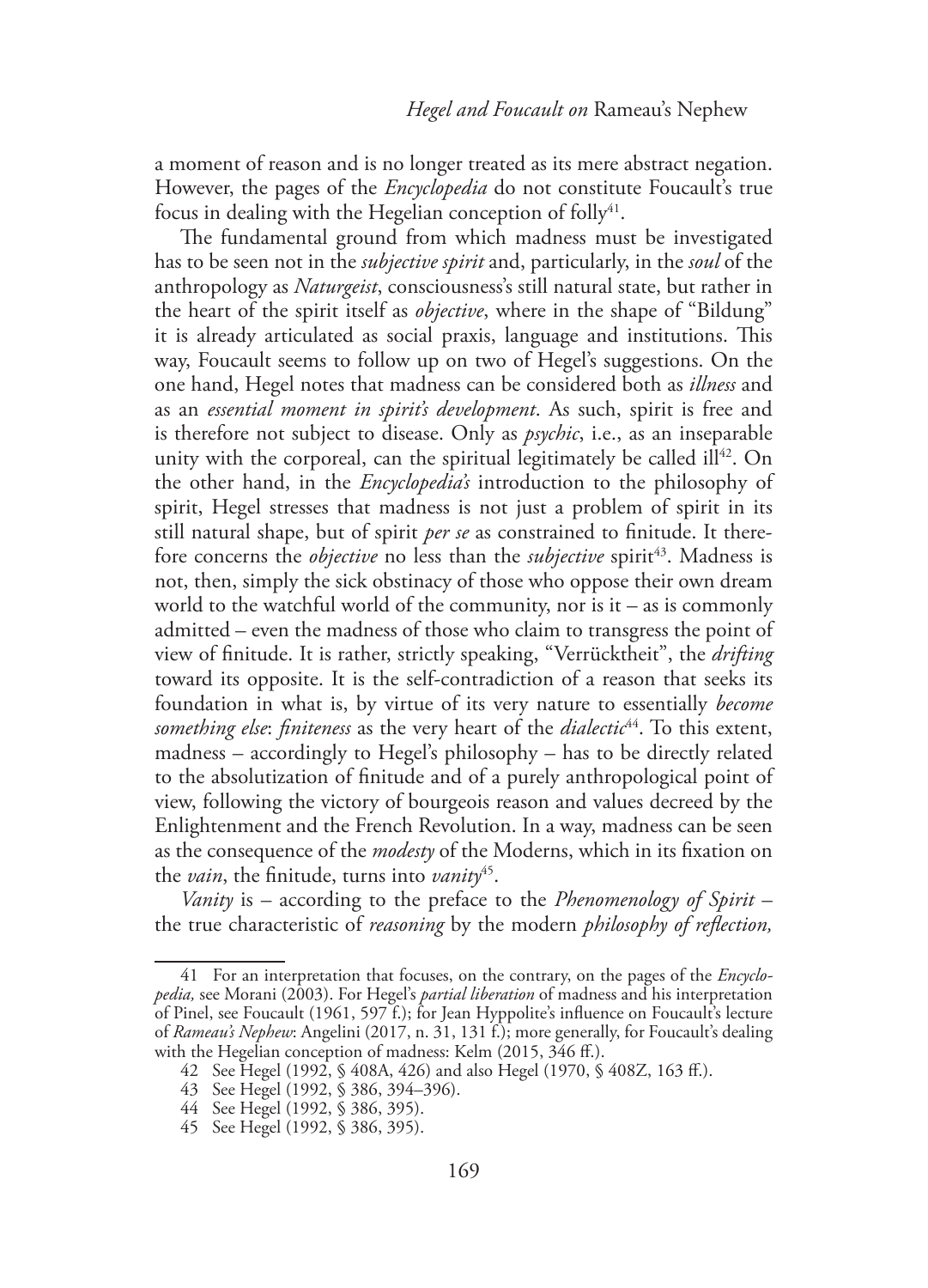insofar as this thinking is opposed to the *conceptual grasping* of speculative thought. Vanity is the *vanishing* of every determination, both of the content and of the self, which follows the modern reduction of the spirit to merely formal, external relations<sup>46</sup>. As such, it is the simple consequence of the Promethean presumption of the Moderns and of a finite thinking that, in its fixation on the substantiality of things, remains essentially *natural*. The Nephew embodies emblematically this Promethean vanity of the Moderns in the prerevolutionary time of the French Enlightenment. It belongs to the phase of "Bildung" when the spirit, which already had *certainty* of itself and of its reality in the world, *alienated* itself from itself to obtain its *truth* by becoming world and history. In particular, the Nephew is part of the movement which has to lead from the particularity of the individual person, who is still taken in the naturalness of the ethical relationships of the family and community, to the general self of *absolute freedom* and *terror*<sup>47</sup>.

In the process of the "Aufhebung des natürlichen Selbsts"48, which constitutes the very goal of "Bildung", the Nephew represents an intermediate stage. He finds himself located somewhere between the first experience of the spiritual conservation of the self in language, and the complete erasure of its natural existence through the death of the guillotine. The Nephew distinguishes himself through the inconsistency of his own name with which he takes advantage of his uncle's fame. His existence as a scrounger, vagabond and original is that of an "expèce", as he is called by his contemporaries<sup>49</sup>. In Diderot, the Nephew appeals precisely to his own character of *species* to give a biological account of his social status: just as in nature all species devour each other, so too do all conditions devour each other in society, without the law being able to offer a word of opposition in the face of the generalized domination of violence<sup>50</sup>.

The Nephew is unable to develop an accomplished individuality. This incapability corresponds exactly to the nature of his species and to the still essentially *natural* character of the state of spirit's alienation which he embodies. Having already expressed his immediate natural self, the rest of naturality in him is not a problem of *substance* but of *form*. What is still fundamentally *natural*, or even *biological*, is the type of relationship that is

<sup>46</sup> See Hegel (1992, 42-44).

<sup>47</sup> See Hegel (1988, chapter VI.B.: "Der sich entfremdete Geist; die Bildung").

<sup>48</sup> See Hegel (1988, 324).

<sup>49</sup> See Hegel (1988, 325).

<sup>50</sup> See Diderot (1951, 421): "Dans la nature, toutes les espèces se dévorent; toutes les conditions se dévorent dans la société. Nous faisons justice les uns des autres sans que la loi s'en mêle".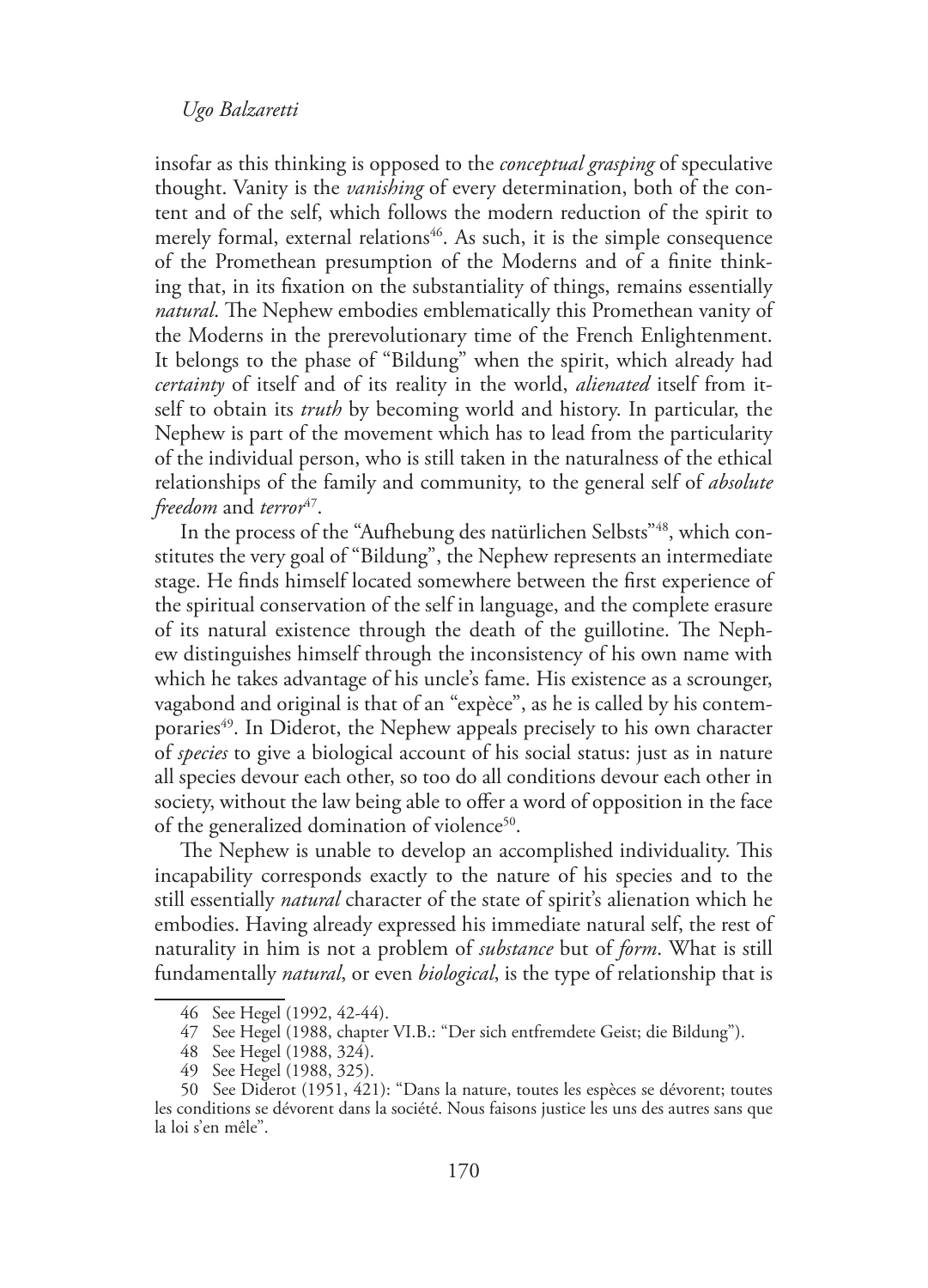established in him between the self and its manifestations, universal and particular. As nothing more than a *species*, though essentially spiritual, the Nephew presents a relation to his self which is homologous to the natural relation of a genus to its species. This is the *external*, in its hanging on substantiality still *natural* relation of a *judgement* and not yet the immanent, eminently spiritual relation of a *syllogism*.

The relation established by the Nephew to his self is fundamentally the *wesenlogische* relation of an immediate coincidence between *identity* and *difference*, without any superior *identity* that could mediate between them. That is why, in the pre-revolutionary world where the substance is represented by the bad universality of wealth, the Nephew always identifies himself with his social self and knows at the same time his immediate superiority to it. As Hegel put it, he is *pure personality* as *absolute impersonality*<sup>51</sup>*.* With the "schizophrenia" of the Nephew, the pure *identity* of the self immediately becomes *difference*. The madness of his *disrupted consciousness*  as "Verrücktheit" is the immediate *drifting* of every determination toward its opposite: it is the principle of the "Eitelkeit aller Wirklichkeit, und alles bestimmten Begriffs"52.

Hegel denounces the folly of a social reason which believes it could rest with impunity on its own *anthropological* foundations. The *common world*  that it presumes to establish on solid ground is actually crossed from within by an essential rest of naturality and violence that drive it toward implosion. The Nephew's vanity and schizophrenia can thus represent the truth of objective spirit on the way of its own fulfillment and decline. For his part, Foucault sees summarized in the vaniloquence of the genial scrounger and musician the parallel *anthropological* and *natural* character of the anthropological structure that allowed modern psychopathology to reduce madness to mental illness. Thus, the Nephew in his intimate dissociation and loss can say the truth of the fundamental equivocality – between *facts*  and *values*, *knowledge* and *power* – of the pretended science of madness. Modern psychopathology claims to found its scientific knowledge on the positive notions of "normal" and of the "*homme normal*" or "*homo natura*". Actually, these result, as from their "concrete *a priori*", from techniques and practices of interdiction and internment that always presuppose *social* and *juridical* judgements and values<sup>53</sup>. By virtue of its fundamental ambiguity, psychopathology, not unlike Hegel's objective spirit, which loses

<sup>51</sup> See Hegel (1988, 341).

<sup>52</sup> Hegel (1988, 347); concerning Hegel's interpretation of the Nephew in the *Phenomenology*, see also Balzaretti (2018, 214 ff. and 240 ff.).

<sup>53</sup> See Foucault (1961, 176).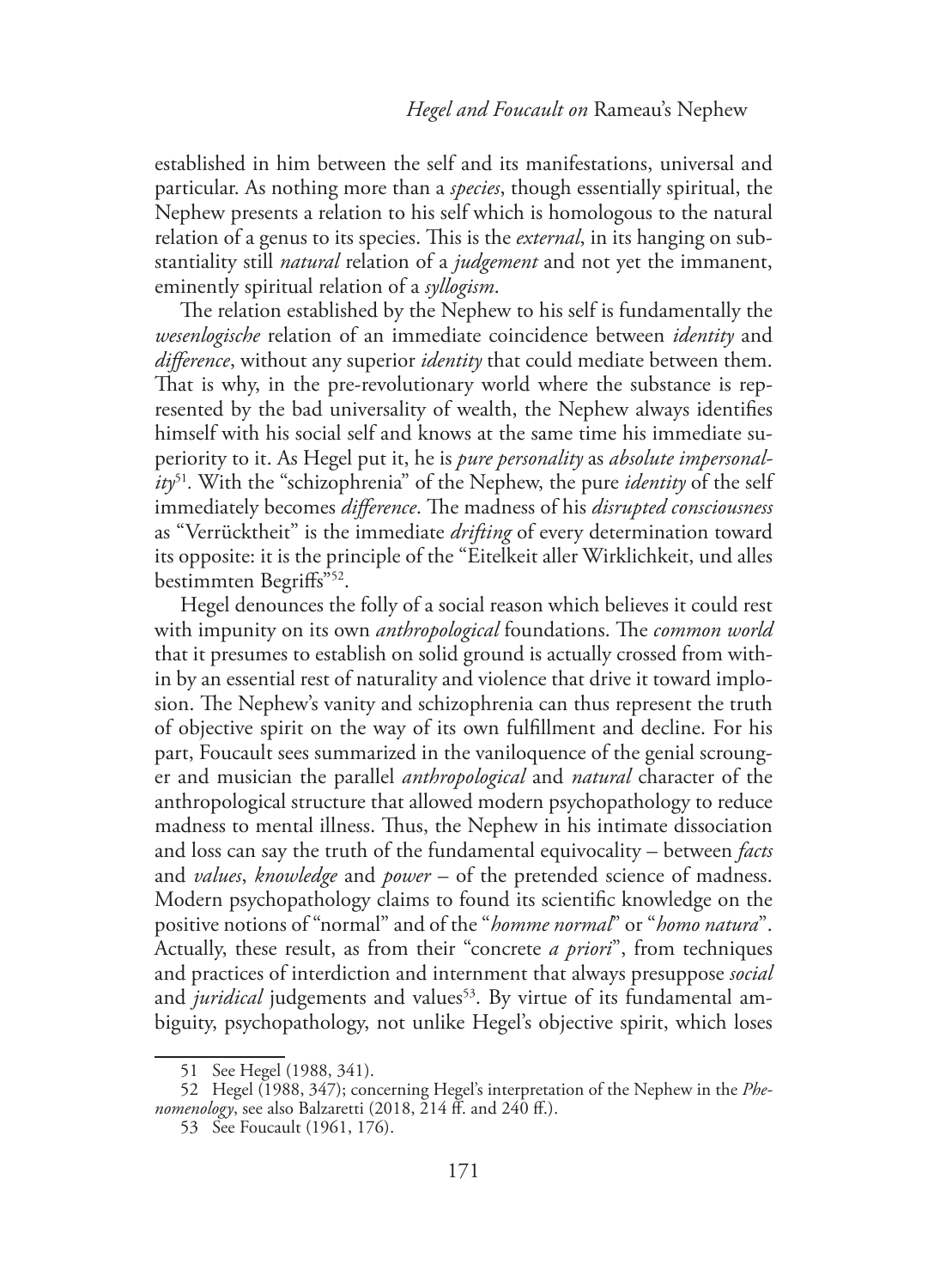itself in the vanity of its claims of self-foundation, represents an *anthropoiatry*, an essentially bio-medical understanding of man. In this anthropology, it is possible to see a form of *biopolitics*, a fundamentally instrumental and technological construction of human being which is determined by biology, not just through the importing of some specific notions but also and moreover on a formal, structural level.

Most especially, Foucault sees in the figure of Rameau's Nephew the synthesis of the entire history of madness, on an archaeological level, from the late Middle Ages until the nineteenth century<sup>54</sup>. Under the time of the historians, of a positivist history that presupposes the *nature* of madness as an illness and tells the story of the progressive, patient triumph of medical rationality, the Nephew designates the broken line that runs from Brant's *Ship of Fools* to Nietzsche's last words and perhaps to the cries of Artaud. The return of the figure of the *fool* in the Paris salons of the 18th century marks the reappearance of *unreason* and the *tragical experience* related to it after they had been reduced to silence by the rationalism of the classical age and by the practice of internment that corresponds to it. The Nephew's mocking laughter represents for Foucault, as for Hegel, not merely an error. On the contrary, the conscious confusion of the Nephew ("diese sich selbst klare Verwirrung")<sup>55</sup> tells the truth of a common language and world which, in the essentially still *biological* and *pathic* form of their articulation, believed they could base on their own vanity the vanity of their determinations. The principle of each and every determination's reversal into its opposite, according to which the Nephew in his "Verrücktheit" nullifies the *unverrückte* determinations of the vain power of his donors, is nothing more than the consequence of a reason that fails to go beyond a pure relation of *judgement and definition* – a "pur rapport de jugement et de définition" – to madness as to its own other. The Nephew embodies the truest truth of this anthropological reductionism and of its formalism. That's why Foucault can say of him and of his laughter that they prefigure and reduce the entire anthropological movement of the 19th century.

At the same time, according to Foucault, the Nephew anticipates those extreme experiences that alone know how to return *madness* to the free horizon of *unreason*. To precisely that *absolute freedom*, before the division between reason and unreason, existences such as those of Hölderlin, Nerval, Nietzsche, van Gogh, Roussel and Artaud had devoted themselves, before sinking into the *renunciation* of madness and disease. Madness had now penetrated that same history which claimed not only to judge it but

<sup>54</sup> See also Balzaretti (2018, 230 ff.).

<sup>55</sup> See Hegel (1988, 345).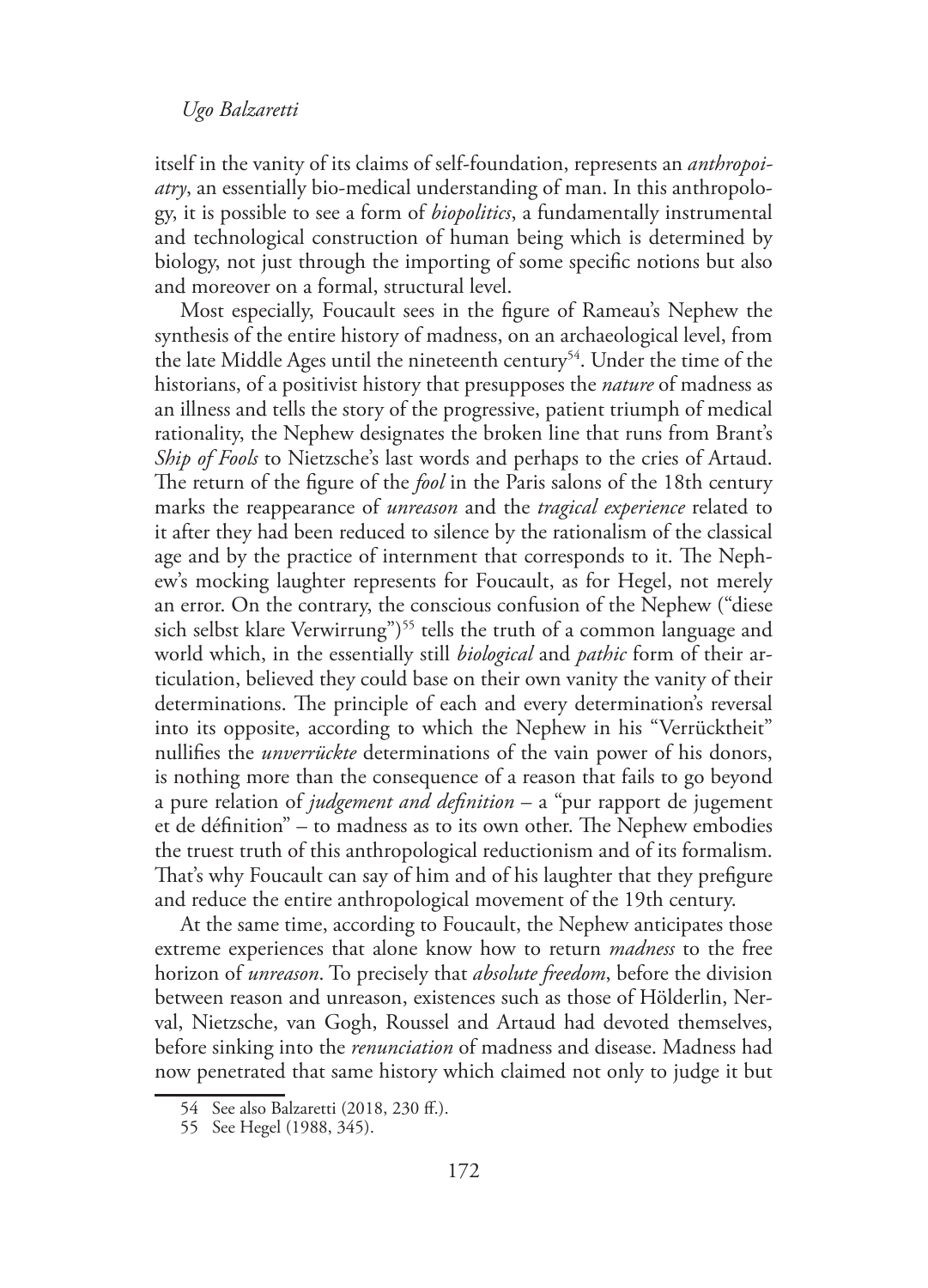even – as Alexandre Kojève states in his introduction to Hegel<sup>56</sup> – to cancel it completely from its face. It tells, finally, the truth about a *koinos kosmos* which is at least as sick as the presumed disease that it persists in wanting to cure. At the same time, madness calls for a gesture of pure folly, as necessary as it is impossible, that alone could redeem history's blind violence.

### **Bibliography**

- Adorno Th.W. (1959), *Zur Schlußszene des Faust*, in Tiedemann, R. (ed.), *Noten zur Literaturar*, Frankfurt a. M.: Suhrkamp, 129–138.
- (2003), *Entwurf zu Adrian Leverkühns Kantate 'Doktor Fausti Weheklag*', in Adorno, Th.W., Mann, T., *Briefwechsel 1943-1955*, Frankfurt a. M.: S. Fischer, 160–161.
- Angelini A. (2017), *Il concetto di alienazione tra dialettica e struttura: Foucault, Hyppolite, Althusser*, in "Dianoia", 24: 121–150.
- Balzaretti U. (2012), *Spekulation und phänomenologische Ontologie. Scheler, Cassirer, Plessner und Foucaults Überwindung der Geisteskrankheit durch den Wahnsinn*, in Ebke, Th., Schlossberger, M. (eds.), *Dezentrierungen. Zur Konfrontation von Philosophischer Anthropologie, Strukturalismus und Poststrukturalismus*, Berlin: Akademie Verlag, 127–49.
- (2018), *Leben und Macht. Eine radikale Kritik am Naturalismus nach Michel Foucault und Georges Canguilhem*, Weilerswist: Velbrück Wissenschaft.
- Binswanger L. (1930), *Traum und Existenz*, Bern: Gachnang & Springer, 1992.
- (1936), *Freuds Auffassung des Menschen im Lichte der Anthropologie*, in *Ausgewählte Vorträge und Aufsätze,* vol. I, Bern: Franke, 1947, 159–189.
- (1950), *Daseinsanalytik und Psychiatrie*, in *Ausgewählte Vorträge und Aufsätze*, vol. II, Bern: Francke, 1955, 279–302.
- Blanchot M. (1950a), *Le Docteur Faustus*, in "L'Observateur", n 8; Blanchot, M., *La condition critique. Articles (1945-1998)*, Paris: Gallimard 2010.
- (1950b), *Thomas Mann et le mythe de Faust*, in "Critique", 41: 3–21.
- (1953), *La folie par excellence*, in Jaspers, K., *Strindberg et Van Gogh, Swedenborg, Hölderlin. Étude psychiatrique comparative*, Paris: Minuit; *La folie par excellence*, in Jaspers, K., *Strindberg et Van Gogh, Sweden-*

<sup>56</sup> See Kojève (1947, 32 ff.).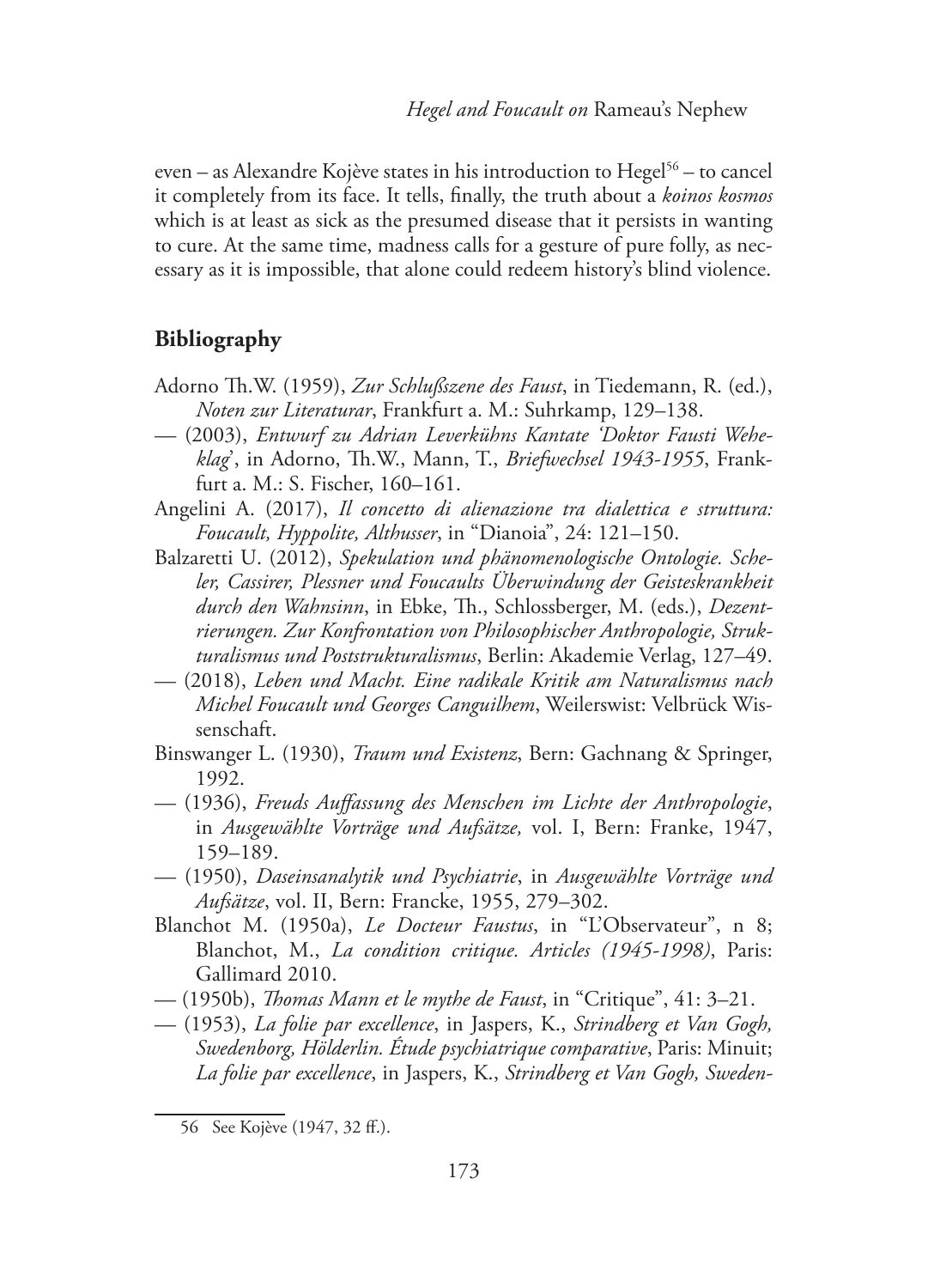*borg, Hölderlin. Étude psychiatrique comparative*, Paris: Minuit 1970,  $9 - 32.$ 

- (1955), *La rencontre avec le démon*, in *Hommage de la France à Thomas Mann*, Paris: Flinker; Blanchot, *La condition critique*, *Articles (1945- 1998)*, Paris: Gallimard 2010.
- (1969), *L'entretien infini*, Paris: Gallimard.
- Canguilhem G. (1952), *Le normal et le pathologique*, in *La connaissance de la vie*, Paris: J. Vrin; <sup>2</sup>1965, 155–69.
- Diderot D. (1951), *Le Neveu de Rameau*, in Œuvres, Paris: Gallimard.
- Eraclito (2007), .*Testimonianze, imitazioni e frammenti*, Marcovich, M., Mondolfo, R., Tarán, L. (eds.), Milan: Bompiani.
- Foucault M. (1954), *Introduction a Binswanger 'Le rêve et l'existence*', in *Dits et écrits I (1954*–*1975),* Defert, D., Ewald, F., Lagrange, J. (eds.), Paris: Gallimard (Quarto), 2 2001 (1994).
- (1961)*, Histoire de la folie à l'âge classique,* Paris: Gallimard, <sup>2</sup>1972.
- (1962), *Maladie mentale et psychologie*, Paris: Presses Universitaires de France.
- (1963), *Naissance de la clinique. Une archéologie du regard médical*, Paris: Presses Universitaires de France, <sup>2</sup>1972.
- (2015), *Préface de l'édition originale (1961)*, in *Œuvres*, vol. 1, Paris: Gallimard, 661–69.
- Hegel G.W.F. (1970), *Enzyklopädie der philosophischen Wissenschaften im Grundrisse (1830),* in *Werke in 20 Bänden*, vol. X, Frankfurt a. M: Suhrkamp.
- (1988), *Phänomenologie des Geistes*, Wessels, H.-F., Clairmont, H. (eds.), Hamburg: Meiner.
- (1992), *Enzyklopädie der philosophischen Wissenschaften im Grundrisse (1830)*, in *Gesammelte Werke*, Bonsiepen, W., Lucas, H.C., Rameil, U. (eds), vol. 20, Hamburg: Meiner.
- Hölderlin Fr. (2008), *Hyperion. Empedokles. Aufsätze. Übersetzungen*, Schmidt, J. (ed.), Frankfurt a. M.: Deutscher Klassiker Verlag.
- Jaspers K. (1922), *Strindberg und Van Gogh. Versuch einer vergleichenden pathographischen Analyse*, Berlin: Merve Verlag, 1998.
- Kelm H. (2015), *Hegel und Foucault. Die Geschichtlichkeit des Wissens als Entwicklung und Transformation*, Berlin / Munich / Boston: De Gruyter.
- Kojève A. (1947), *Introduction à la lecture de Hegel*, Queneau R. (ed), Paris: Gallimard.
- Mann Th. (1967a), *Doktor Faustus. Das Leben des deutschen Tonsetzers Adrian Leverkühn, erzählt von einem Freunde*, Frankfurt a. M.: S. Fischer.